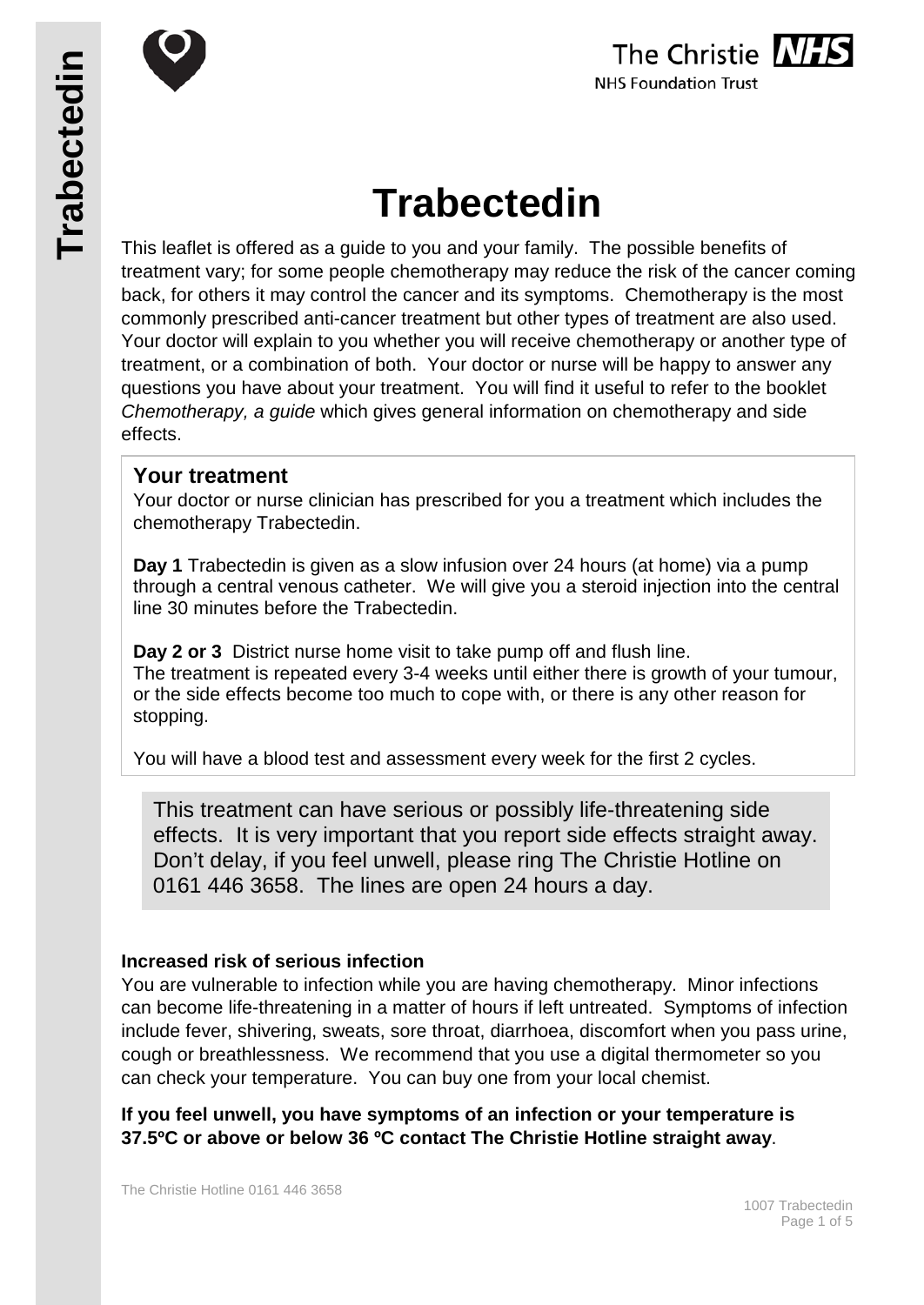# **Possible side effects**

Chemotherapy can cause many different side effects. Some are more likely to occur than others. Everyone is different and not everyone gets all the side effects. Most side effects are usually temporary, but in some rare cases they can be life-threatening. It is important to tell your hospital doctor or nurse about any side effects so they can be monitored and, where possible, treated.

# **Common side effects (more than 1 in 10)**

#### • **Fatigue**

Chemotherapy often makes you feel tired and lacking in energy. It can be frustrating when you feel unable to cope with routine tasks. If you do feel tired, take rest and get help with household chores. If necessary, take time off work. Gentle exercise such as walking can be beneficial.

## • **Nausea and vomiting**

The severity of this varies from person to person. Anti-sickness medication may be given along with your chemotherapy to prevent this. You may also be given anti-sickness tablets to take at home. If you continue to feel or be sick, contact your GP or this hospital, because your anti-sickness medication may need to be changed or increased.

## • **Bruising or bleeding**

This treatment can reduce the production of platelets which help the blood clot. Let your doctor know if you have any unexplained bruising or bleeding, such as nosebleeds, blood spots or rashes on the skin, and bleeding gums. You may need a platelet transfusion.

#### • **Anaemia (low number of red blood cells)**

While having this treatment you may become anaemic. This may make you feel tired and breathless. Let your doctor or nurse know if these symptoms are a problem. You may need a blood transfusion.

#### • **Altered liver function**

Liver enzymes can be altered by Trabectedin. Normally this is a temporary occurrence. Blood tests will be performed regularly to monitor this.

#### • **Sore mouth**

Your mouth may become sore or dry, or you may notice small mouth ulcers during this treatment. Drinking plenty of fluids and cleaning your teeth regularly and gently with a soft toothbrush can help to reduce the risk of this happening. We can prescribe a mouthwash for you to use during treatment. You can dilute this with water if your mouth is sore. Ask your doctor or nurse for further advice. There is also general mouth care information in the chemotherapy booklet. If you continue to have a sore mouth, please contact The Christie Hotline.

#### • **Constipation**

This treatment and some anti-sickness tablets can cause constipation. Try to drink plenty of fluids and eat foods high in fibre. Report this to your hospital doctor who may prescribe a suitable laxative. Ask the staff for a copy of 'Eating: Help Yourself' which has useful ideas about diet when you are having treatment.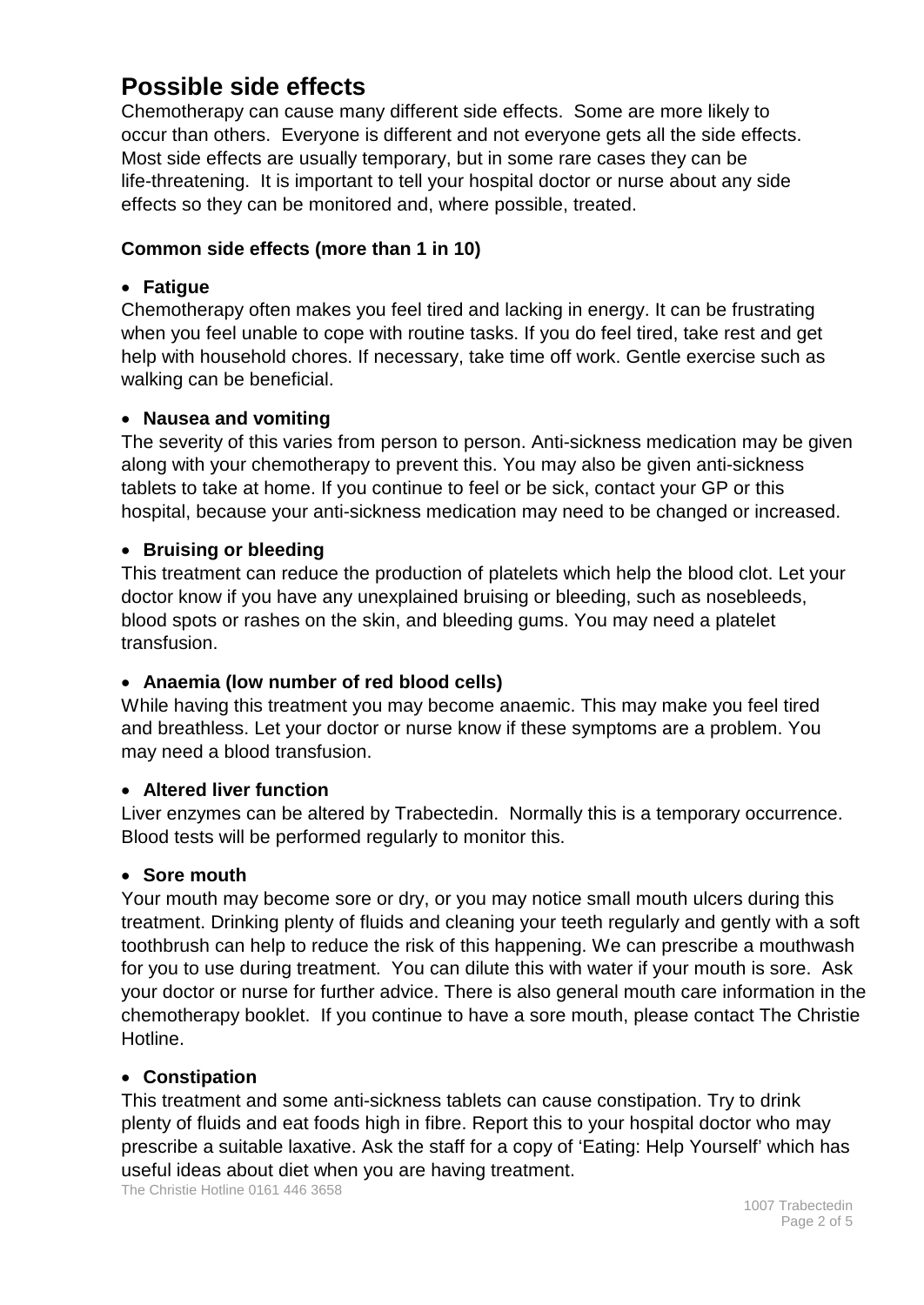## • **Diarrhoea**

If this becomes a problem while you are having treatment, anti-diarrhoea tablets can be bought from a pharmacy or prescribed by your GP for a temporary period until this is resolved. If the problem persists contact this hospital. **If you develop severe diarrhoea it is important to contact this hospital straightaway as this may be a sign of a serious infection. Don't delay!**

# • **Loss of appetite**

If you experience a loss of appetite, please be sure to tell your doctor or nurse at your next hospital visit.

# **Less common side effects (less than 1 in 10)**

## • **Hair thinning or loss**

Some hair loss may occur during treatment although this is unlikely. It is advisable to avoid perms, colours, use of hot brushes and vigorous, frequent washing that could increase hair loss. Please remember that this is a temporary side effect and your hair will grow back when your treatment is completed. If you would like an appointment with the wig service, this can be arranged for you. Ask the staff for a copy of 'The Wig Fitting Service.'

## • **Taste changes**

Occasionally during treatment you may experience a **strange taste** sometimes described as metallic or bitter. A strongly flavoured sweet or mint will help to disguise this.

#### • **Breathlessness**

Very rarely this chemotherapy can cause inflammation of your lungs. This can make you breathless or you may have a cough. Tell your doctor if you develop this problem while you are having this chemotherapy. Stopping the chemotherapy and taking steroids will help.

#### • **Headache**

You may get headaches during treatment. If these become a problem, speak to your nurse.

#### • **Skin changes**

**PPE (palmar-plantar erythema):** The skin on your hands and feet may become very dry, red and sore with some cracking. Tell your doctor. Cream and tablets can be prescribed to help. Your chemotherapy dose may need to change. Try to keep your hands and feet cool and if possible, uncovered.

**Hyperpigmentation:** Your skin may appear darker in colour or lightly tanned, especially around the joints. This is known as hyperpigmentation. Asian and African-Caribbean people may develop noticeable light patches on their skin. The skin will return to normal when treatment is finished.

**Increased sensitivity to the sun:** Your skin will tan or burn in the sun more easily. Sit in the shade, avoid too much sun and use a high factor sunblock cream and wear a hat.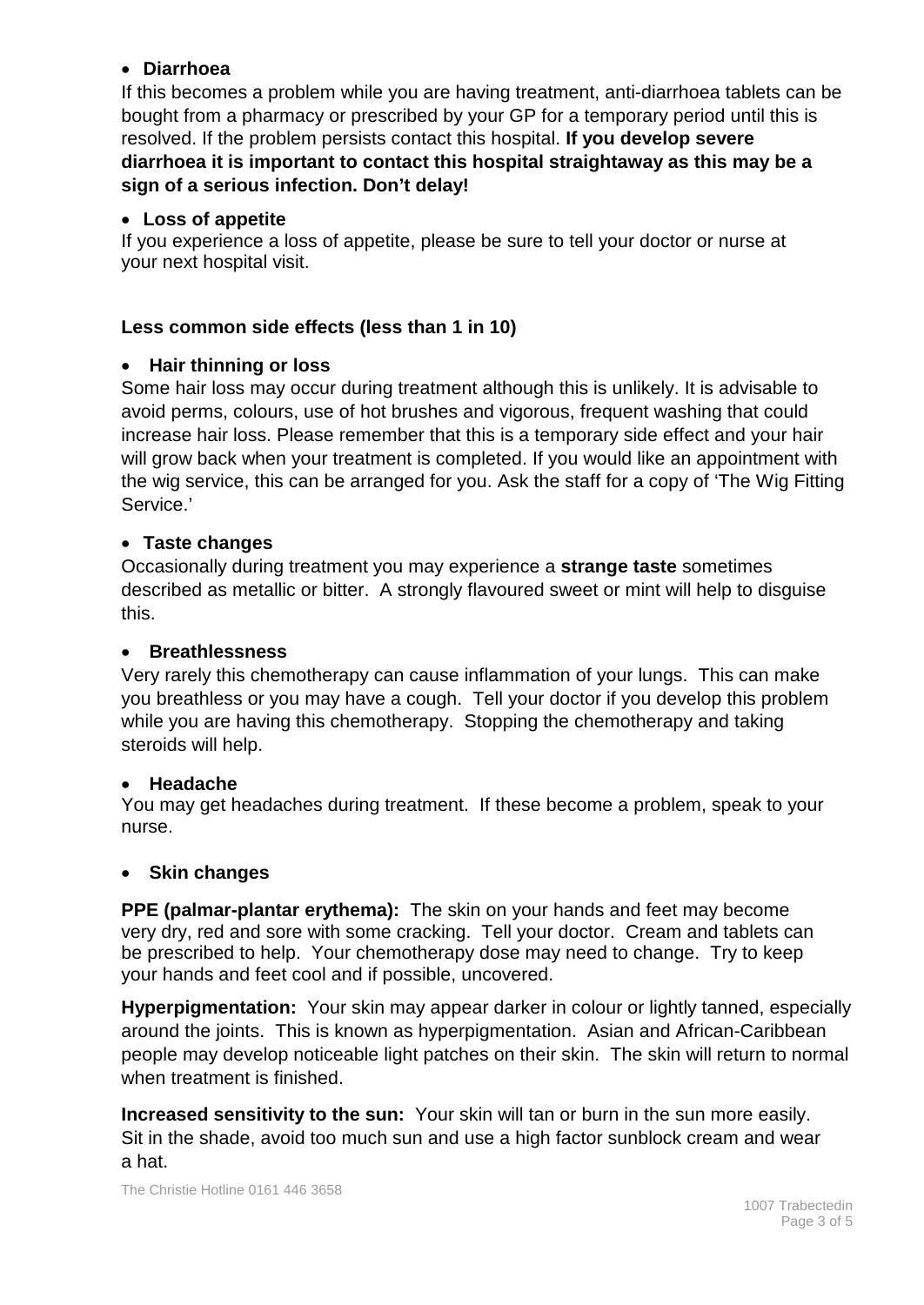#### **Rare side effects (less than 1 in 100)**

- **Serious irreversible damage to kidneys.**
- **Muscle pain**

Trabectedin can breakdown muscle tissue which can cause a release of a by-product which can interfere with kidney function. Blood test will be performed to monitor this. **If you experience severe unexplained muscle pain, aches or weakness contact The Christie Hotline immediately.**

# **Serious and potentially life threatening side effects**

In a small proportion of patients chemotherapy can result in very severe side effects which may rarely result in death. The team caring for you will discuss the risk of these side effects with you.

# **Sex, contraception & fertility**

**Protecting your partner and contraception:** We recommend that you or your partner use a condom during sexual intercourse while you are having the course of chemotherapy. Chemotherapy is dangerous to unborn babies and this will also protect you and your partner from any chemotherapy drugs that may be present in semen and in the vagina. If you suspect that you may be pregnant please tell your doctor immediately.

**Fertility:** This chemotherapy may affect your ability to have children. Your doctor or nurse should have discussed this with you. If not, please ask them before you start treatment.

# **Late side effects**

Some side effects may become evident only after a number of years. In reaching any decision with you about treatment, the potential benefit you receive from treatment will be weighed against the risks of serious long term side effects to the heart, lungs, kidneys and bone marrow. With some drugs there is also a small but definite risk of developing another cancer. If any of these problems specifically applies to you, the doctor will discuss these with you and note this on your consent form.